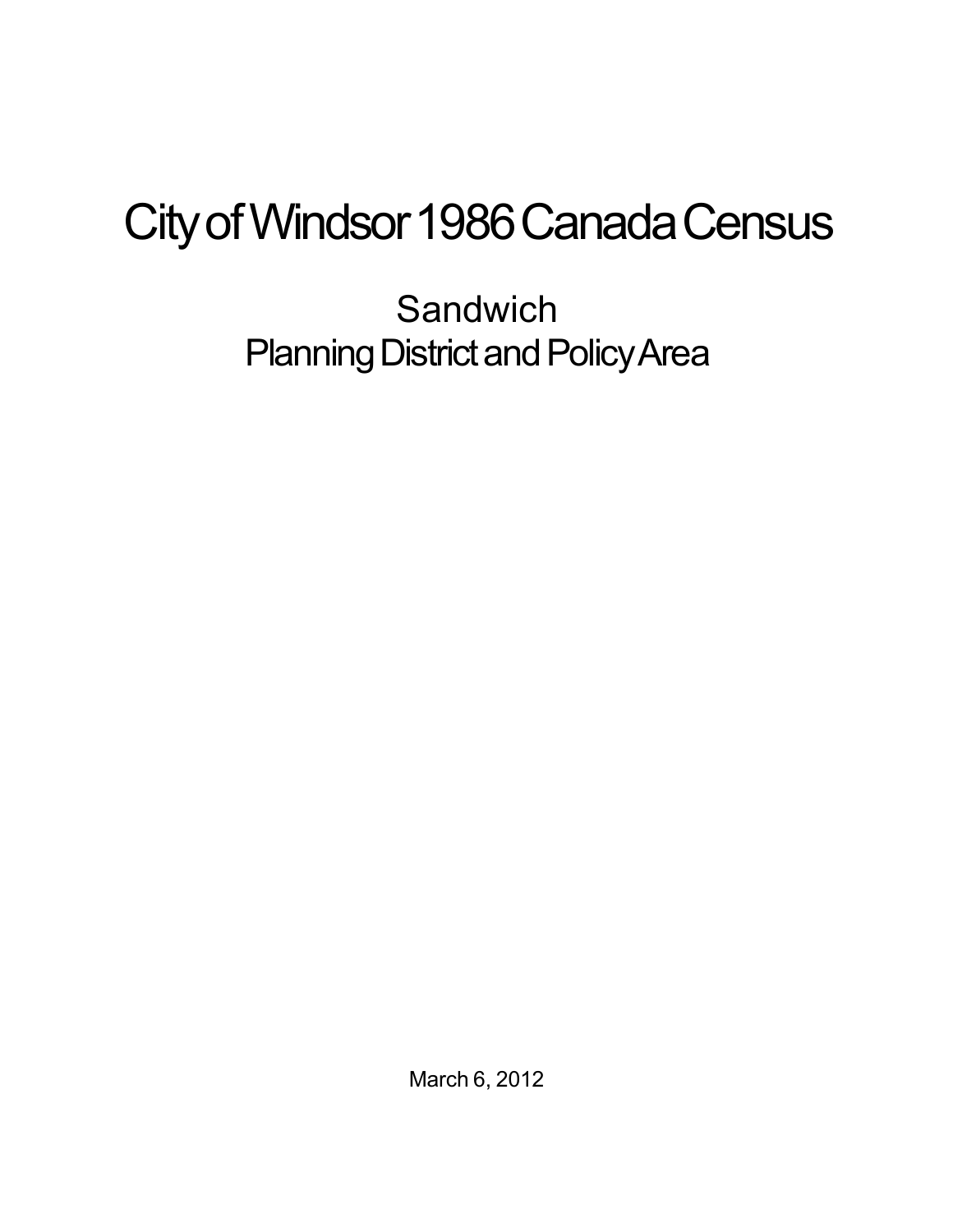## **Table of Contents**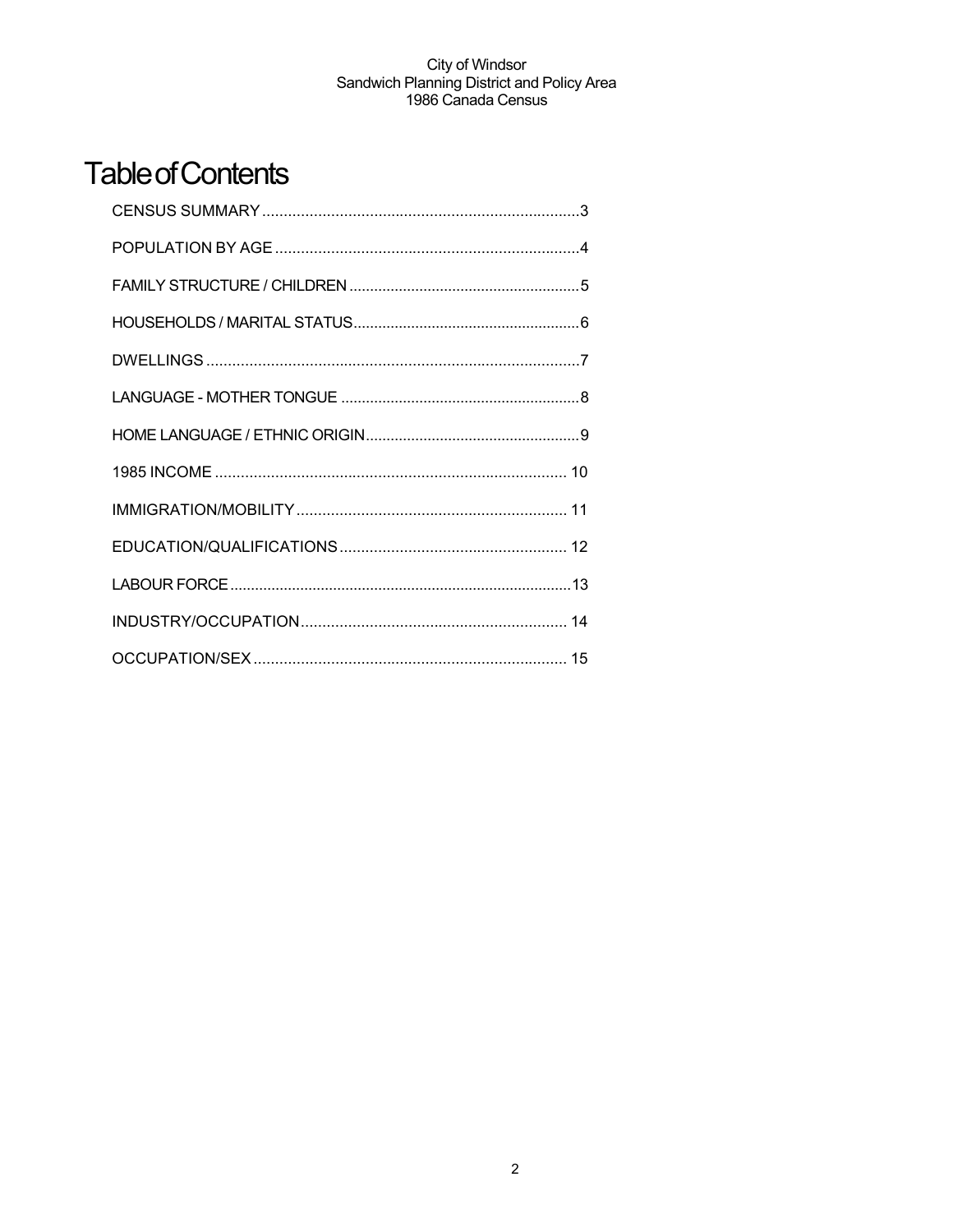## **CENSUS SUMMARY**

| <b>CENSUS SUMMARY</b>          | <b>Sandwich</b>       |         |
|--------------------------------|-----------------------|---------|
| Total population (% base)      | 13,095                |         |
| By sex:                        |                       |         |
| <b>Male</b>                    | 6,10047%              |         |
| Female                         | 6,98553%              |         |
| By age:                        |                       |         |
| 0 to 4 years                   | 910                   | 7%      |
| 5 to 19 years                  | 2,56520%              |         |
| 20 to 24 years                 | 1,56012%              |         |
| 25 to 34 years                 | 2,23517%              |         |
| 35 to 44 years                 | 1,44511%              |         |
| 45 to 54 years                 | 1,140 9%<br>1,290 10% |         |
| 55 to 64 years                 |                       |         |
| 65 to 74 years                 |                       | 960 7%  |
| 75 years and over              | 1,055 8%              |         |
| Average age of population      | 36.6                  |         |
| Total census families (% base) | 3,345                 |         |
| <b>Husband-wife families</b>   | 2,55576%              |         |
| With no children at home       | 1,14034%              |         |
| With children at home          | 1,42042%              |         |
| Lone-parent families           |                       | 78523%  |
| <b>Total children at home</b>  | 4,035                 |         |
| Average children per family    | 1.2                   |         |
| Private households (% base)    | 4,960                 |         |
| <b>Persons in households</b>   | 12,260                |         |
| Average persons per household  | $2.5\,$               |         |
| Occupied dwellings (% base)    | 4,965                 |         |
| Owned                          | 2,56552%              |         |
| Rented                         | 2,38048%              |         |
| Single detached house          | 2,75555%              |         |
| Apartment 5 or more storeys    |                       | 870 18% |
| Other type of dwelling         | 1,33527%              |         |
| 1985 Avg. hhld income (est.)   | 28,106                |         |
|                                |                       |         |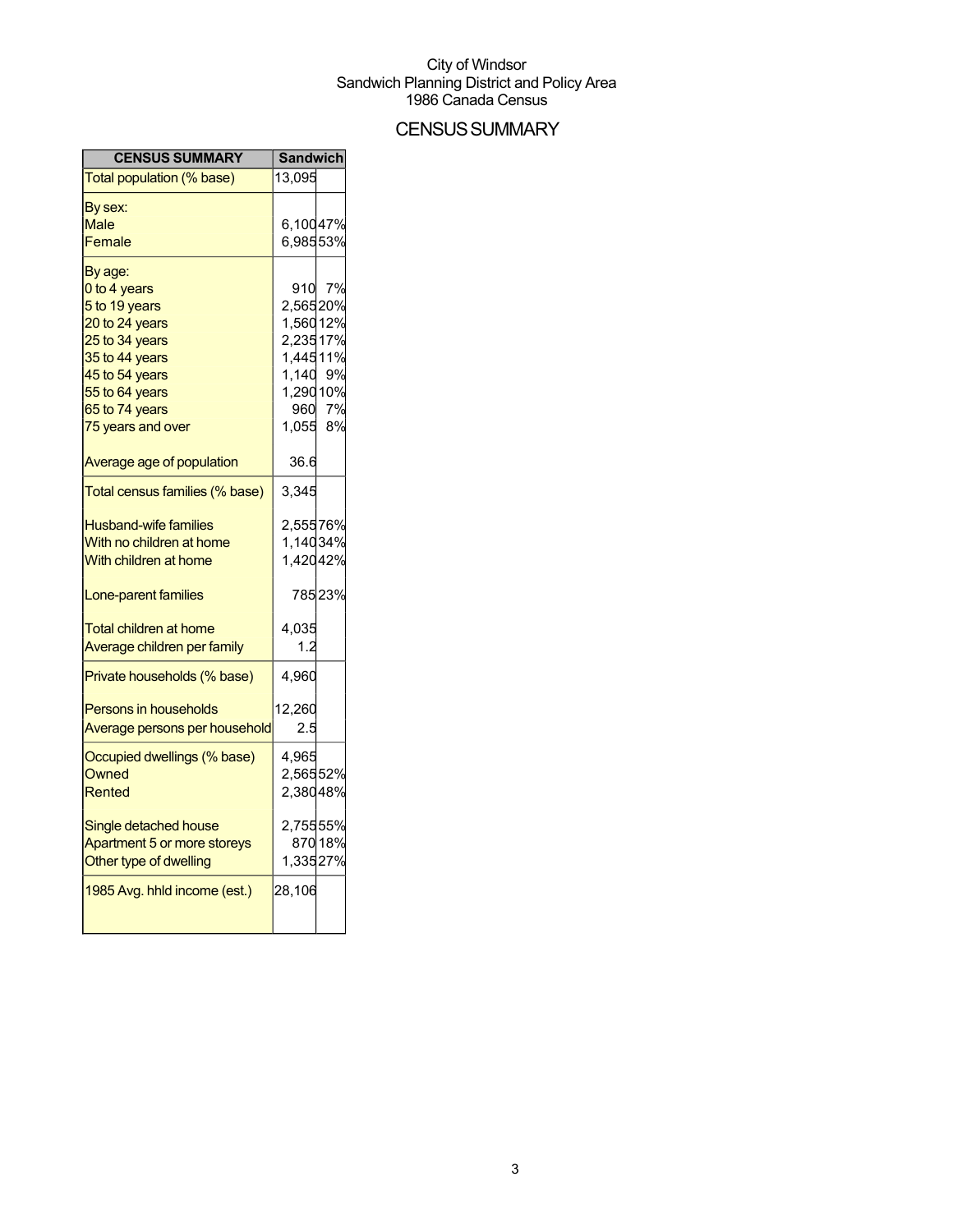## POPULATIONBYAGE

| <b>POPULATION BY AGE   Sandwich</b>                                                                                                                                                                             |                                                                                                                                               |
|-----------------------------------------------------------------------------------------------------------------------------------------------------------------------------------------------------------------|-----------------------------------------------------------------------------------------------------------------------------------------------|
| Total population (% Base) 13,095                                                                                                                                                                                |                                                                                                                                               |
| Average age of population                                                                                                                                                                                       | 36.6                                                                                                                                          |
| By age:<br>0 - 4 years<br>5 - 9 years<br>10 - 14 years<br>15 - 19 years<br>20 - 24 years<br>25 - 34 years<br>35 - 44 years<br>45 - 54 years<br>55 - 64 years<br>65 - 74 years                                   | 7%<br>910<br>775<br>6%<br>840<br>6%<br>7%<br>950<br>1,56012%<br>2,23517%<br>1,44511%<br>1,140 9%<br>1,29010%<br>7%<br>960                     |
| 75 years and over                                                                                                                                                                                               | 1,055<br>8%                                                                                                                                   |
| <b>Male population</b><br>Average age of males                                                                                                                                                                  | 6,10047%<br>33.8                                                                                                                              |
| By age:<br><mark>0 - 4 years</mark><br>5 - 9 years<br>10 - 14 years<br>15 - 19 years<br>20 - 24 years<br>25 - 34 years<br>35 - 44 years<br>45 - 54 years<br>55 - 64 years<br>65 - 74 years<br>75 years and over | 4%<br>460<br>425<br>3%<br>415<br>3%<br>3%<br>450<br>765<br>6%<br>1,150<br>9%<br>5%<br>680<br>535<br>4%<br>590<br>5%<br>3%<br>355<br>2%<br>295 |
| <b>Female population</b><br>Average age of females                                                                                                                                                              | 6,98553%<br>39                                                                                                                                |
| By age:<br>0 - 4 years<br>5 - 9 years<br>10 - 14 years<br>15 - 19 years<br>20 - 24 years<br>25 - 34 years<br>35 - 44 years<br>45 - 54 years<br>55 - 64 years<br>65 - 74 years<br>75 years and over              | 3%<br>450<br>350<br>3%<br>425<br>3%<br>4%<br>500<br>795<br>6%<br>1,085<br>8%<br>765<br>6%<br>605<br>5%<br>700<br>5%<br>605<br>5%<br>6%<br>760 |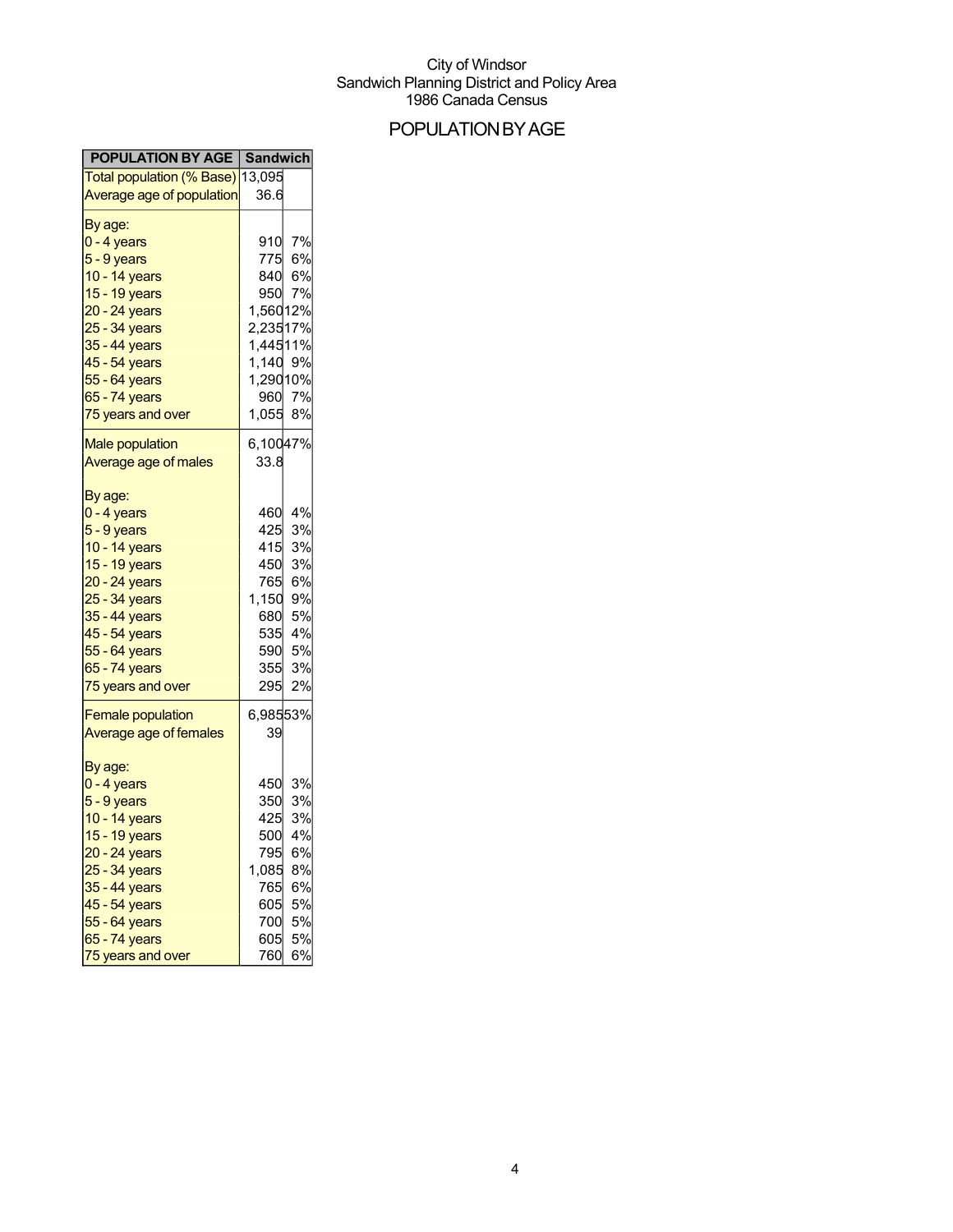## FAMILYSTRUCTURE/CHILDREN

| <b>FAMILY STRUCTURE / CHILDREN Sandwich</b> |                 |         |
|---------------------------------------------|-----------------|---------|
| Total census families (% base)              | 3,345           |         |
|                                             |                 |         |
| By family structure:                        |                 |         |
| <b>Total husband-wife families</b>          | 2,55576%        |         |
| With no children at home                    | 1,14034%        |         |
| With children at home                       | 1,42042%        |         |
| 1 child                                     |                 | 575 17% |
| 2 children                                  |                 | 530 16% |
| 3 or more children                          |                 | 325 10% |
| Lone-parent families                        |                 | 78523%  |
| Lone male parent                            |                 | 105 3%  |
| 1 child at home                             |                 | 60 2%   |
| 2 children at home                          |                 | 20 1%   |
| 3 or more children at home                  | 10 <sup>°</sup> | 0%      |
| Lone female parent                          |                 | 680 20% |
| 1 child at home                             |                 | 340 10% |
| 2 children at home                          |                 | 215 6%  |
| 3 or more children at home                  |                 | 115 3%  |
| Total children at home (%base)              | 4,035           |         |
| $0 - 5$ years                               | 1,03026%        |         |
| $6 - 14$ years                              | 1,41035%        |         |
| 15 - 17 years                               |                 | 505 13% |
| 18 - 24 years                               |                 | 790 20% |
| 25 years and over                           |                 | 300 7%  |
| Average children/family                     | 1.2             |         |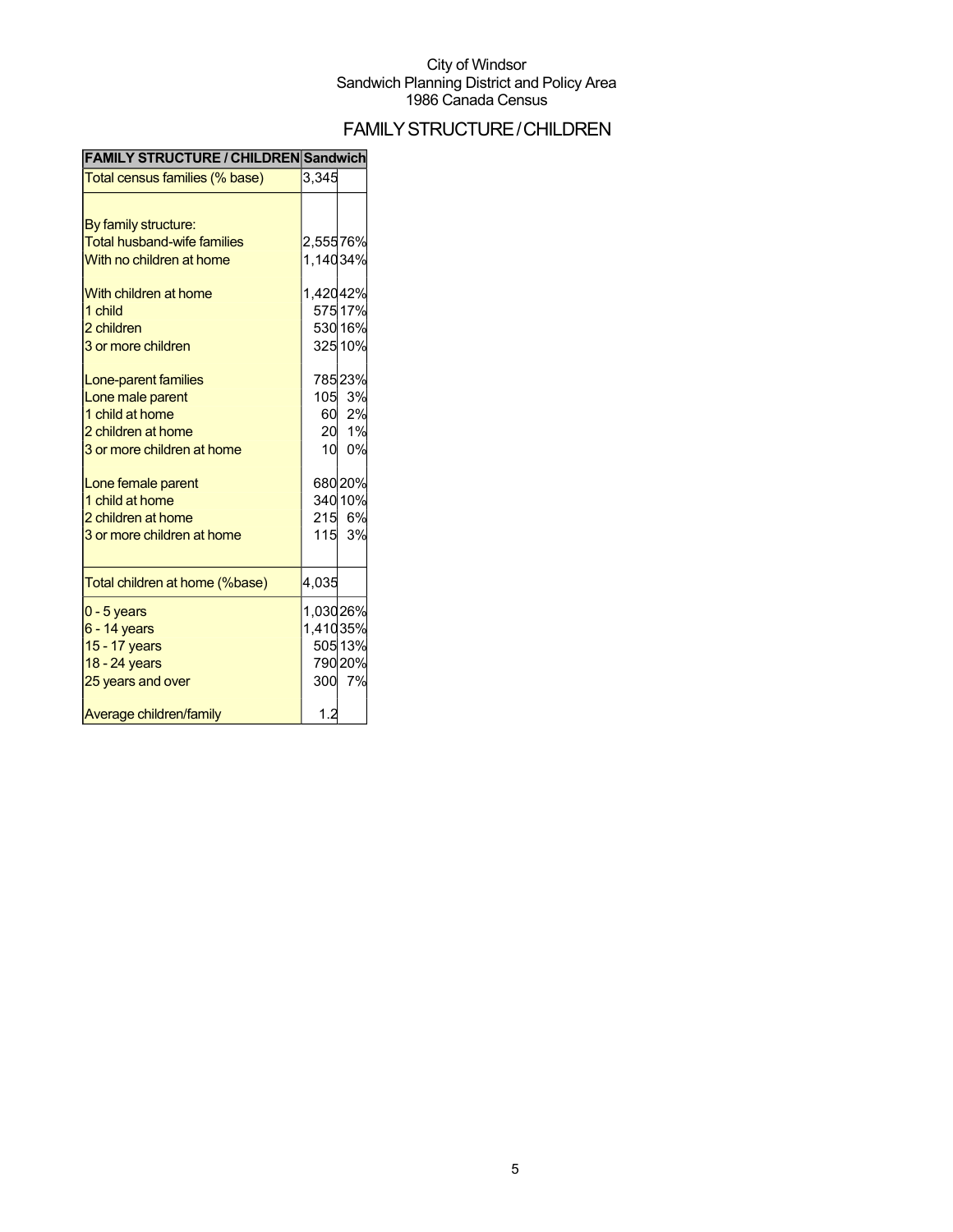## HOUSEHOLDS/MARITAL STATUS

| <b>HOUSEHOLDS / MARITAL STATUS Sandwich</b>                 |          |        |
|-------------------------------------------------------------|----------|--------|
| Private households (% base)                                 | 4,960    |        |
| By size of household:                                       |          |        |
| 1 person                                                    | 1,38028% |        |
| 2 persons                                                   | 1,57532% |        |
| 3 persons                                                   |          | 88518% |
| 4 - 5 persons                                               |          | 97020% |
| 6 or more persons                                           |          | 140 3% |
| By number of census families:                               |          |        |
| Non-family households                                       | 1,66534% |        |
| <b>Family households</b>                                    | 3,29566% |        |
| 1 census family                                             | 3,25566% |        |
| 2 or more census families                                   |          | 40 1%  |
|                                                             |          |        |
| Persons in private households                               | 12,260   |        |
| Average persons per household                               | 2.5      |        |
| Census families in private                                  | 3,345    |        |
| households (% base)                                         |          |        |
| By size of census family:                                   |          |        |
| 2 person family                                             | 1,54046% |        |
| 3 persons                                                   |          | 83025% |
| 4 persons                                                   |          | 64019% |
| 5 or more persons                                           |          | 34510% |
| Total population (% base)                                   | 13,080   |        |
|                                                             |          |        |
| By marital status, for persons<br>15 years of age and over: |          |        |
| Single (never married)                                      | 3,08024% |        |
|                                                             |          |        |
| <b>Married</b>                                              | 5,29040% |        |
| Widowed                                                     | 1,25010% |        |
| <b>Divorced</b>                                             |          | 605 5% |
| Separated                                                   |          | 400 3% |
|                                                             |          |        |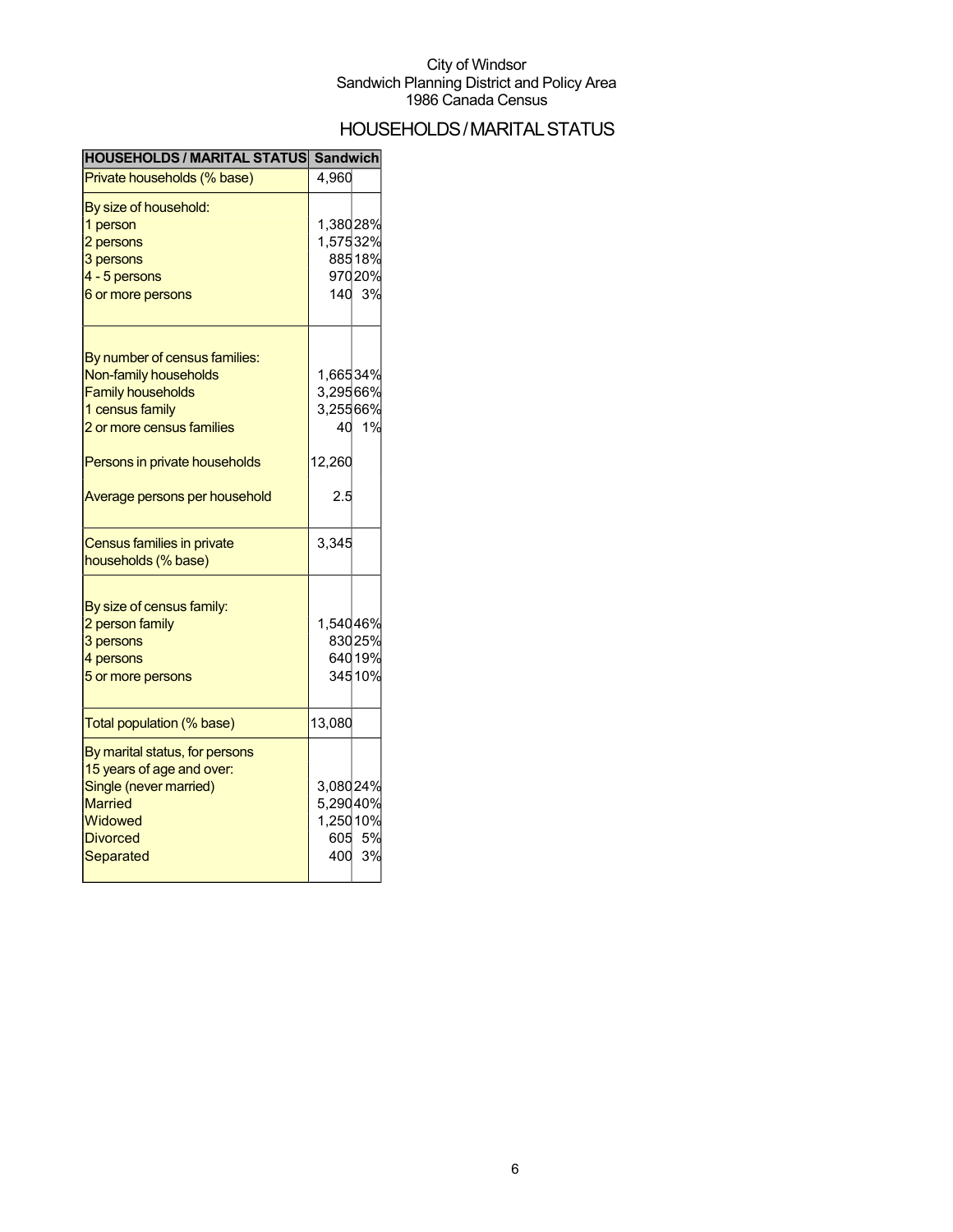## DWELLINGS

| <b>DWELLINGS</b>                   | <b>Sandwich</b> |         |
|------------------------------------|-----------------|---------|
| Occupied dwellings (% base) 4,965  |                 |         |
|                                    |                 |         |
| By tenure:                         |                 |         |
| Rented                             | 2,38048%        |         |
| Owned                              | 2,56552%        |         |
| <b>On Reserve</b>                  | d               | 0%      |
| By dwelling type:                  |                 |         |
| Single detached house              | 2,75555%        |         |
| Apartment 5 or more stories        |                 | 870 18% |
| <b>Movable dwelling</b>            | 0               | 0%      |
| All other dwelling types           | 1,33527%        |         |
| By age of dwelling - total         | 4,965           |         |
| Constructed before 1946            | 1,54531%        |         |
| 1946 - 1960                        | 1,20024%        |         |
| 1961 - 1970                        |                 | 870 18% |
| 1971 - 1980                        | 1,30026%        |         |
| 1981 - 1986                        |                 | 10 0%   |
| <b>Dwellings with central heat</b> | 4,70595%        |         |
| Gas                                | 3,18064%        |         |
| Electricity                        | 1,66534%        |         |
| Oil                                |                 | 135 3%  |
| <b>Other fuels</b>                 | 15              | 0%      |
| Tenant occupied households 2,370   |                 |         |
| With rent $>=$ 30% hhld inc.       |                 | 95540%  |
| Owner occupied households 2,570    |                 |         |
| Payments >= 30% hhld. inc.         |                 | 310 12% |
|                                    |                 |         |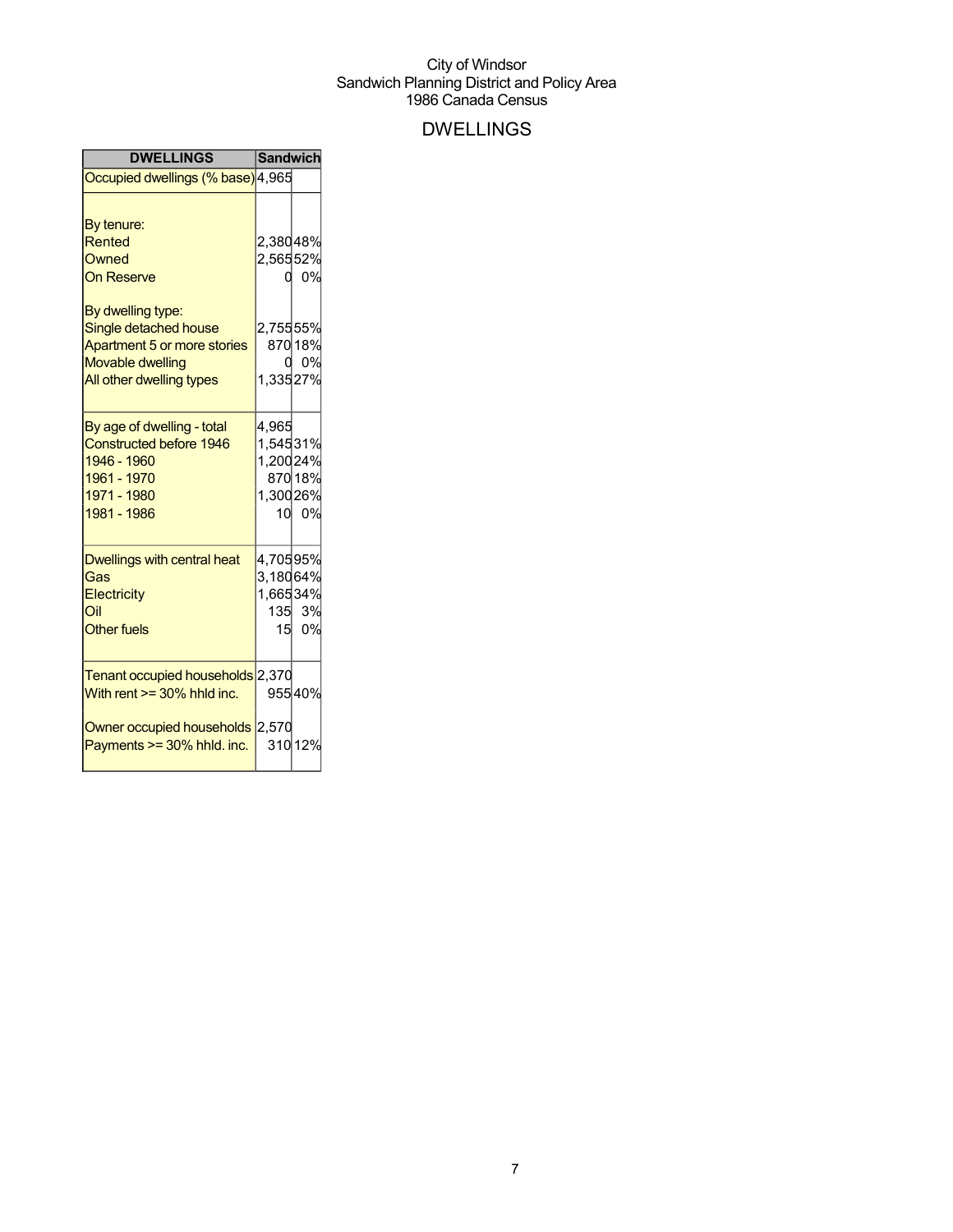## LANGUAGE-MOTHERTONGUE

| LANGUAGE - MOTHER TONGUE Sandwich |           |        |
|-----------------------------------|-----------|--------|
| Total responses (% Base)          | 13,100    |        |
|                                   |           |        |
| <b>Total single responses</b>     | 12,55096% |        |
| <b>Total official languages</b>   | 11,32086% |        |
| <b>English</b>                    | 10,80082% |        |
| French                            |           | 520 4% |
|                                   |           |        |
| Total non-official languages      | 1,205     | 9%     |
| German                            | 105       | 1%     |
| Chinese                           | 60        | 0%     |
| <b>Dutch</b>                      |           | 15 0%  |
| <b>Polish</b>                     | 55        | 0%     |
| Italian                           | 335       | 3%     |
| Portuguese                        | 15        | 0%     |
| <b>Ukrainian</b>                  | 90        | 1%     |
| <b>Greek</b>                      | 50        | 0%     |
| Languages other than above        | 260       | 2%     |
|                                   |           |        |
| <b>Total multiple responses</b>   | 550       | 4%     |
|                                   |           |        |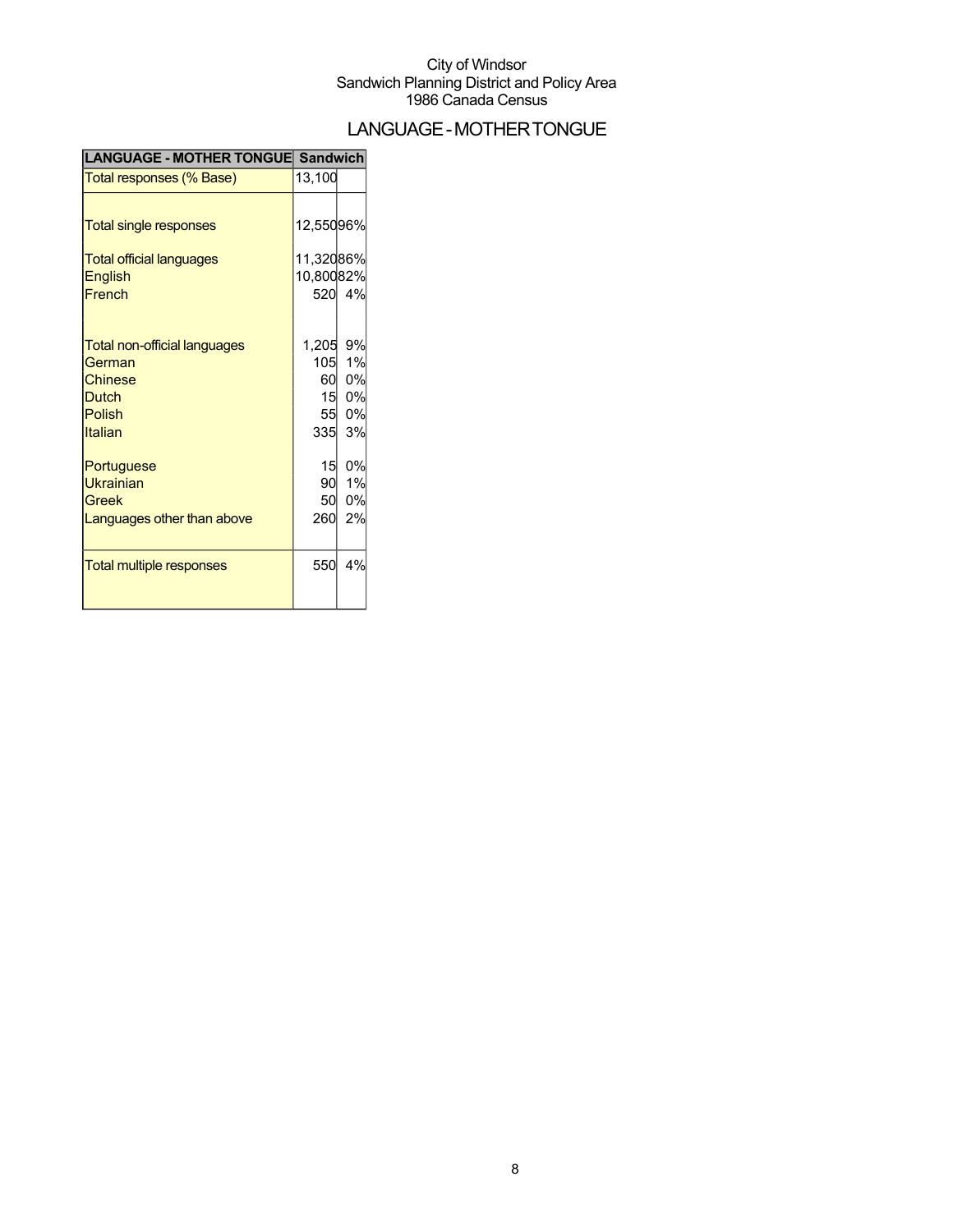## HOMELANGUAGE/ETHNICORIGIN

| <b>HOME LANGUAGE / ETHNIC ORIGIN  Sandwich</b>                                                                                                                                                                          |                                                                                          |                                                     |
|-------------------------------------------------------------------------------------------------------------------------------------------------------------------------------------------------------------------------|------------------------------------------------------------------------------------------|-----------------------------------------------------|
| Total population (% base)                                                                                                                                                                                               | 13,095                                                                                   |                                                     |
| By home language:<br><b>Total single response</b><br><b>English</b><br>French<br>Italian<br><b>Chinese</b><br>German<br>Portuguese<br><b>Greek</b><br>Other<br>Speak more than one language                             | 11,95091%<br>11,29586%<br>80<br>185<br>$\frac{6}{10}$<br>40<br>15<br>255                 | 1%<br>1%<br>0%<br>0%<br>0%<br>30 0%<br>2%<br>585 4% |
| By official language:<br><b>English only</b><br><b>French only</b><br><b>Both English and French</b><br><b>Neither English nor French</b>                                                                               | 11,41587%<br>30<br>1,015<br>80                                                           | 0%<br>8%<br>1%                                      |
| By ethnic origin:<br><b>Single origin</b><br><b>British</b><br>French<br><b>Aboriginal peoples</b><br>German<br>Italian<br>Ukrainian<br><b>Chinese</b><br>Dutch (Netherlands)<br>Other<br>Reported more than one origin | 7,91560%<br>3,99531%<br>1,42511%<br>245<br>10 <sup>1</sup><br>90<br>1,37511%<br>4,62535% | 35 0%<br>2%<br>575 4%<br>180 1%<br>0%<br>1%         |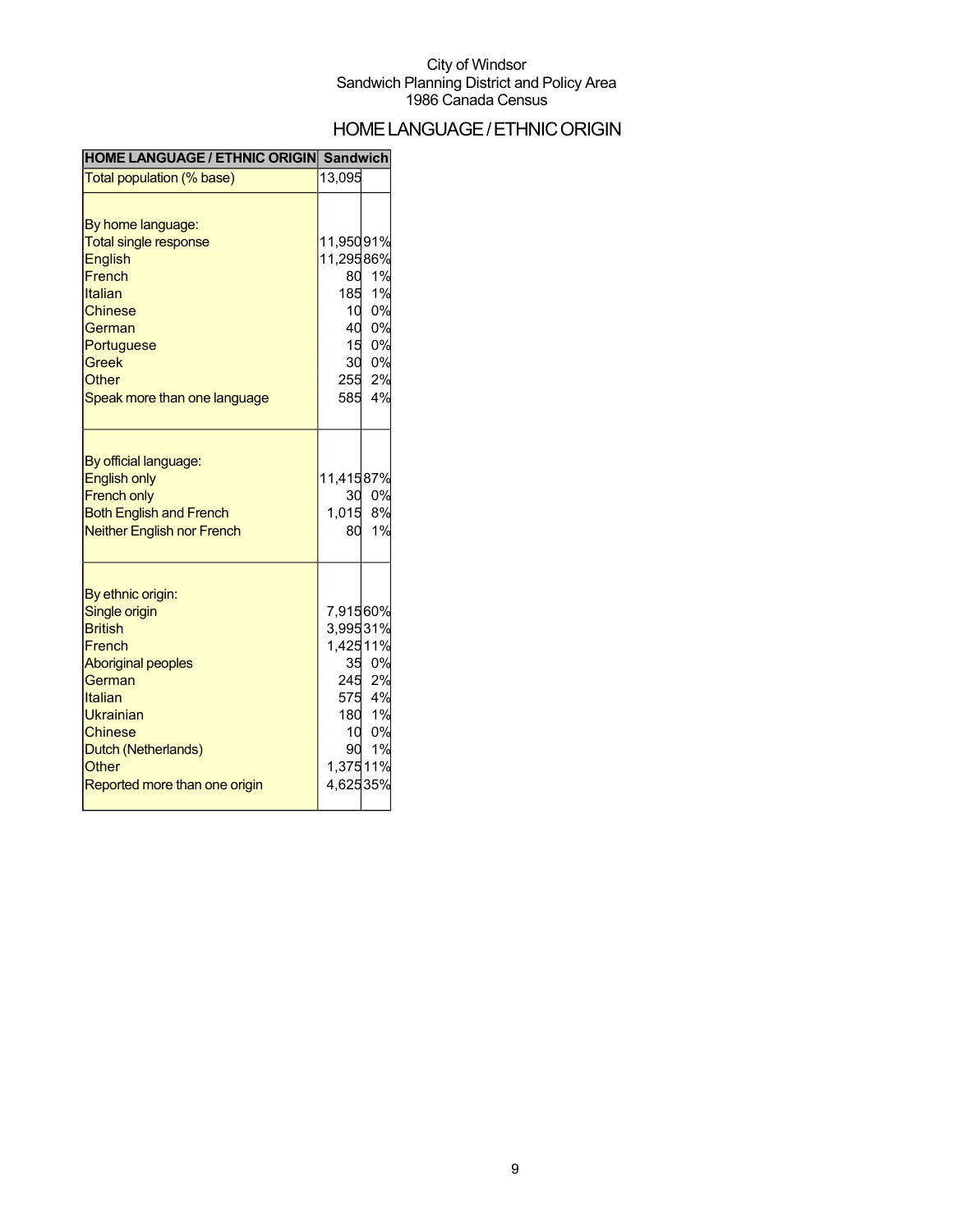### 1985INCOME

| 1985 INCOME                             | <b>Sandwich</b> |         |
|-----------------------------------------|-----------------|---------|
| Total households (% Base)               | 4,965           |         |
| By household income:                    |                 |         |
| <b>Negative Income</b>                  | 0               | 0%      |
| $$0 - 9,999$                            |                 | 91618%  |
| \$10,000 - 19,999                       | 1,15623%        |         |
| \$20,000 - 29,999                       |                 | 907 18% |
| \$30,000 - 39,999                       |                 | 830 17% |
| \$40,000 - 49,999                       |                 | 478 10% |
| \$50,000 - 59,999                       | 319             | 6%      |
| \$60,000 - 69,999                       | 190             | 4%      |
| \$70,000 - 79,999                       | 71              | 1%      |
| \$80,000 - 99,999                       | 52              | 1%      |
| \$100,000 and over                      | 29              | 1%      |
| Aggr. household income (\$'000) 139,544 |                 |         |
| Average household income \$             | 28,106          |         |
| Males 15 yrs+ with income               | 4,380           |         |
| Aggregate income (\$'000)               | 90,435          |         |
| Average total income \$                 | 20,647          |         |
| Females 15 yrs+ with income             | 4,350           |         |
| Aggregate income (\$'000)               | 49,721          |         |
| Average total income \$                 | 11,430          |         |
| Males 15 yrs+ with employ.inc           | 3,455           |         |
| Aggregate income (\$'000)               | 73,962          |         |
| Average employment income \$            | 21,407          |         |
|                                         |                 |         |
| Females 15 yrs+ with emp.inc.           | 2,800           |         |
| Aggregate income (\$'000)               | 32,776          |         |
| Average employment income \$            | 11,706          |         |
| <b>Number of census families</b>        | 3,375           |         |
| Aggr. family income (\$'000)            | 101,931         |         |
| Average family income \$                | 30,202          |         |
| Unattached individ. with inc.           | 1,785           |         |
| Aggregate income (\$'000)               | 30,484          |         |
| Average individual income \$            | 17,078          |         |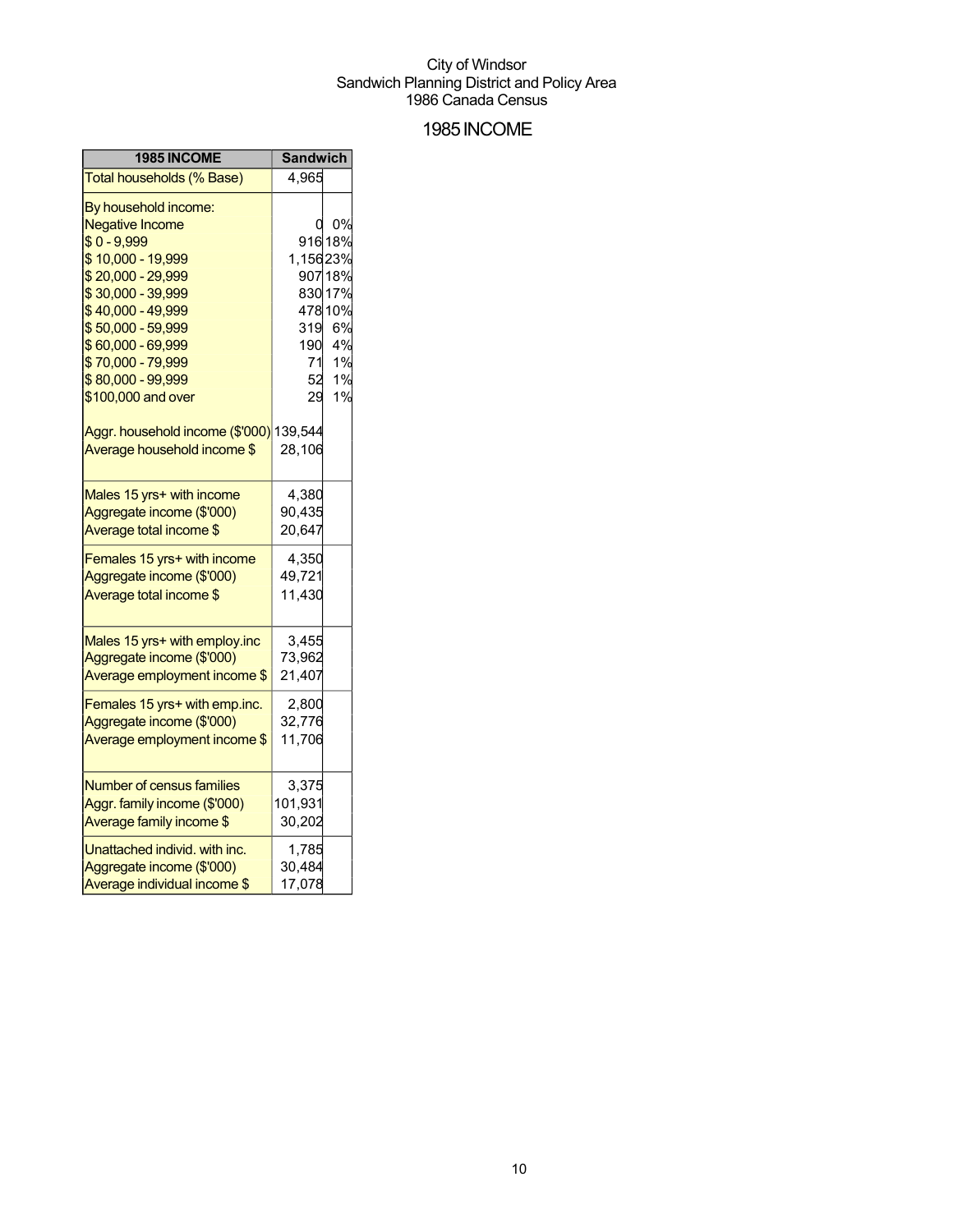## IMMIGRATION/MOBILITY

| IMMIGRATION/MOBILITY Sandwich    |           |        |
|----------------------------------|-----------|--------|
| <b>Total population (% Base)</b> | 13,080    |        |
| By citizenship:                  |           |        |
| Canadian                         | 12,02592% |        |
| <b>Other than Canadian</b>       | 505       | 4%     |
|                                  |           |        |
| By immigration status:           |           |        |
| Non-immigrant population         | 10,60581% |        |
| Born in province of res.         | 9,77575%  |        |
| Born in another province         | 815       | 6%     |
| Immigrant population             | 1,94515%  |        |
| <b>United States of America</b>  | 295       | 2%     |
| <b>Other Americas</b>            | 80        | 1%     |
| <b>United Kingdom</b>            | 430       | 3%     |
| <b>Other Europe</b>              | 890       | 7%     |
| Africa                           | 35        | 0%     |
| Asia                             | 180       | 1%     |
| Other                            | 25        | 0%     |
|                                  |           |        |
| Immigrant population - total     | 1,945     |        |
| By period of immigration:        |           |        |
| Before 1946                      |           | 31516% |
| 1946 - 1966                      |           | 95049% |
| 1967 - 1977                      |           | 40521% |
| 1978 - 1982                      | 130       | 7%     |
| 1983 - 1986                      | 170       | 9%     |
|                                  |           |        |
| By age at time of immigration:   |           |        |
| $0 - 4$ years                    |           | 25013% |
| $5 - 19$ years                   |           | 56529% |
| 20 years and over                | 1,10057%  |        |
|                                  |           |        |
| By mobility status:              |           |        |
| Persons 5 years and over         | 11,570    |        |
| Non-movers (same address)        | 6,15053%  |        |
| <b>Movers</b>                    | 5,42047%  |        |
| Non-migrants (same place)        | 3,92534%  |        |
| <b>Migrants</b>                  | 1,47013%  |        |
| From same province               | 1,040     | 9%     |
| From other province              | 175       | 2%     |
| <b>From outside Canada</b>       | 255       | 2%     |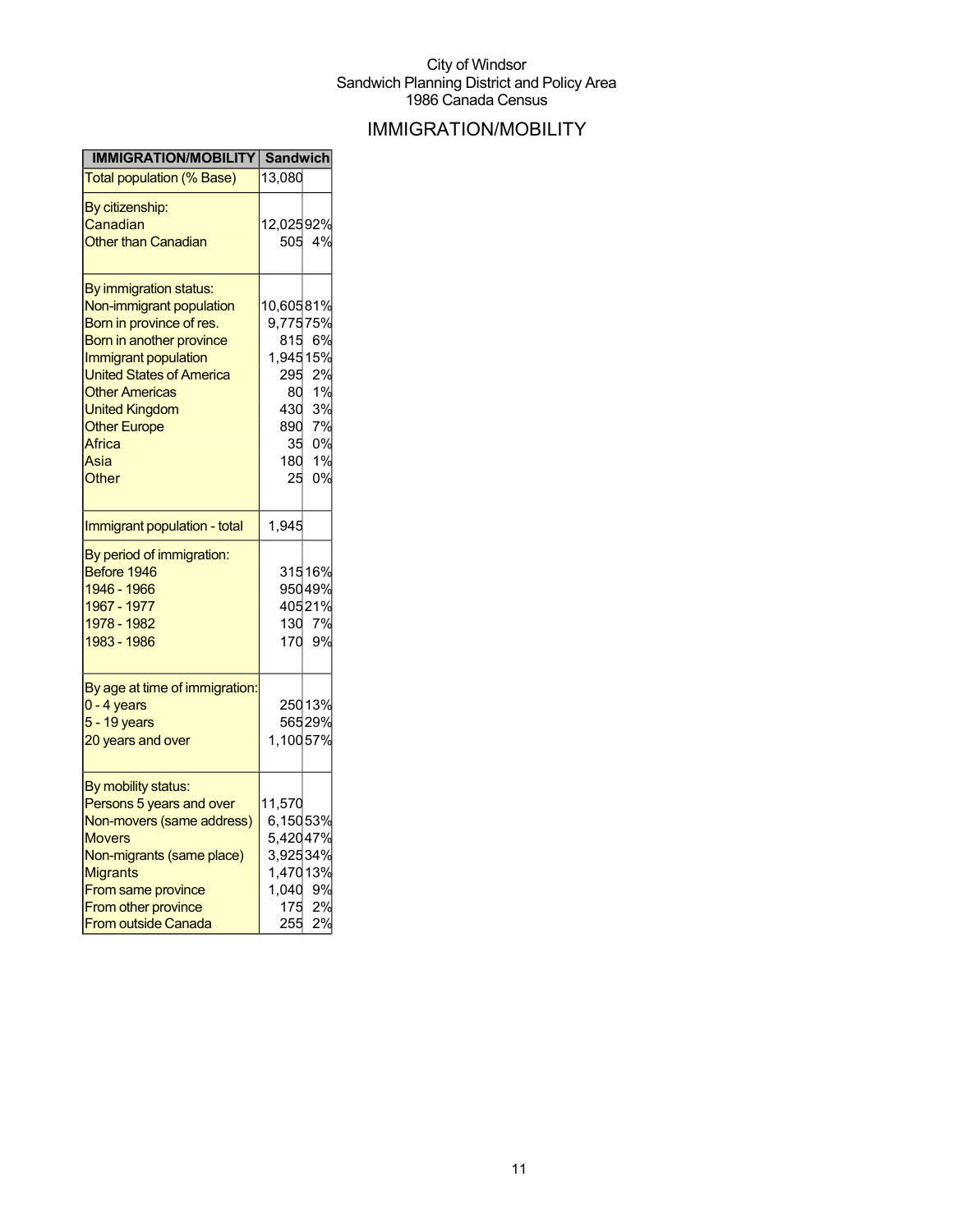## EDUCATION/QUALIFICATIONS

| EDUCATION/QUALIFICATIONS Sandwich |                 |        |
|-----------------------------------|-----------------|--------|
| Total population 15+ years        | 9,950           |        |
| By highest level of schooling:    |                 |        |
| Less than grade 9                 | 1,59016%        |        |
| Grade 9 - 13, no sec. cert.       | 3,48535%        |        |
| Grade 9 - 13, second. cert.       | 1,13511%        |        |
| Trade certificate/diploma         | 1,98520%        |        |
| University without degree         |                 | 97510% |
| University with degree            |                 | 765 8% |
| Postsecondary educated            |                 |        |
| population - total (% Base)       | 2,465           |        |
|                                   |                 |        |
| By field of study:                |                 |        |
| Male with postsecondary educ.     | 1,31053%        |        |
| Education/recreat./counsell.      | 70              | 3%     |
| Fine and applied arts             | 40              | 2%     |
| Humanities & related fields       | 55              | 2%     |
| Social sciences & rel. field      | 80              | 3%     |
| Commerce/management/bus.adm.      | 215             | 9%     |
| Agricult. & biolog. sciences      | 40              | 2%     |
| Engineering & applied scienc      | 105             | 4%     |
| Technic.& trades (eng & sci)      |                 | 59524% |
| Health prof. science & tech.      | 20              | 1%     |
| Mathematics & phys. sciences      | 65              | 3%     |
| <b>All other</b>                  | 0               | 0%     |
| Female with postsecond. educ.     | 1,15547%        |        |
| Education/recreat./counsell.      | 130             | 5%     |
| Fine and applied arts             | 105             | 4%     |
| Humanities & related fields       | 100             | 4%     |
| Social sciences & rel. field      | 115             | 5%     |
| Commerce/management/bus.adm.      |                 | 27511% |
| Agricult. & biolog. sciences      | 40              | 2%     |
| Engineering & applied scienc      | 10 <sup>1</sup> | 0%     |
| Technic.& trades (eng & sci)      | 50              | 2%     |
| Health prof. science & tech.      |                 | 30012% |
| Mathematics & phys. sciences      | 20              | 1%     |
| <b>All other</b>                  | 0               | 0%     |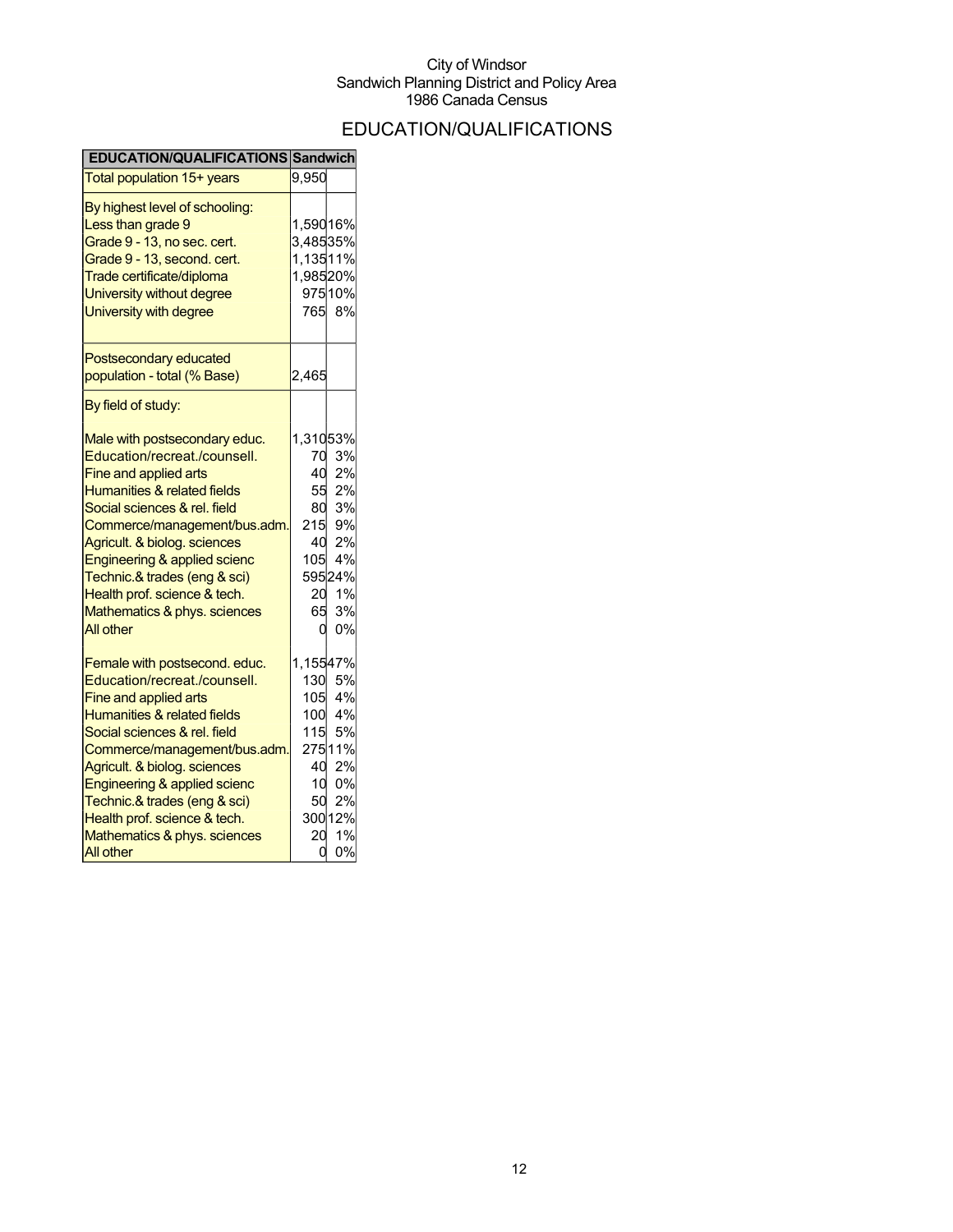### **LABOUR FORCE**

| <b>LABOUR FORCE</b>                                                                                                                                                                 | <b>Sandwich</b>                                                |        |
|-------------------------------------------------------------------------------------------------------------------------------------------------------------------------------------|----------------------------------------------------------------|--------|
| Total population 15+ years<br>Total labour force 15+ years<br>Employed<br><b>Unemployed</b><br>Persons not in labour force<br><b>Participation rate</b><br><b>Unemployment rate</b> | 9.950<br>6,39064%<br>5,66057%<br>3,55536%<br>64.22<br>11.11    | 710 7% |
| Male population 15+ years<br><b>Labour force</b><br>Employed<br><b>Unemployed</b><br>Not in labour force<br><b>Participation rate</b><br><b>Unemployment rate</b>                   | 4,68047%<br>3,56536%<br>3,22532%<br>1,10511%<br>76.18<br>9.26  | 330 3% |
| Female population 15+ years<br><b>Labour force</b><br>Employed<br><b>Unemployed</b><br>Not in labour force<br><b>Participation rate</b><br><b>Unemployment rate</b>                 | 5,27053%<br>2,80528%<br>2,43524%<br>2,45025%<br>53.23<br>13.55 | 380 4% |
| Males- all classes of worker<br><b>Paid worker</b><br>Self-employed                                                                                                                 | 3,620<br>3,43595%<br>90.                                       | 2%     |
| <b>Females-all classes of worker</b> 2,915<br><b>Paid worker</b><br>Self-employed                                                                                                   | 2,67592%<br>40                                                 | 1%     |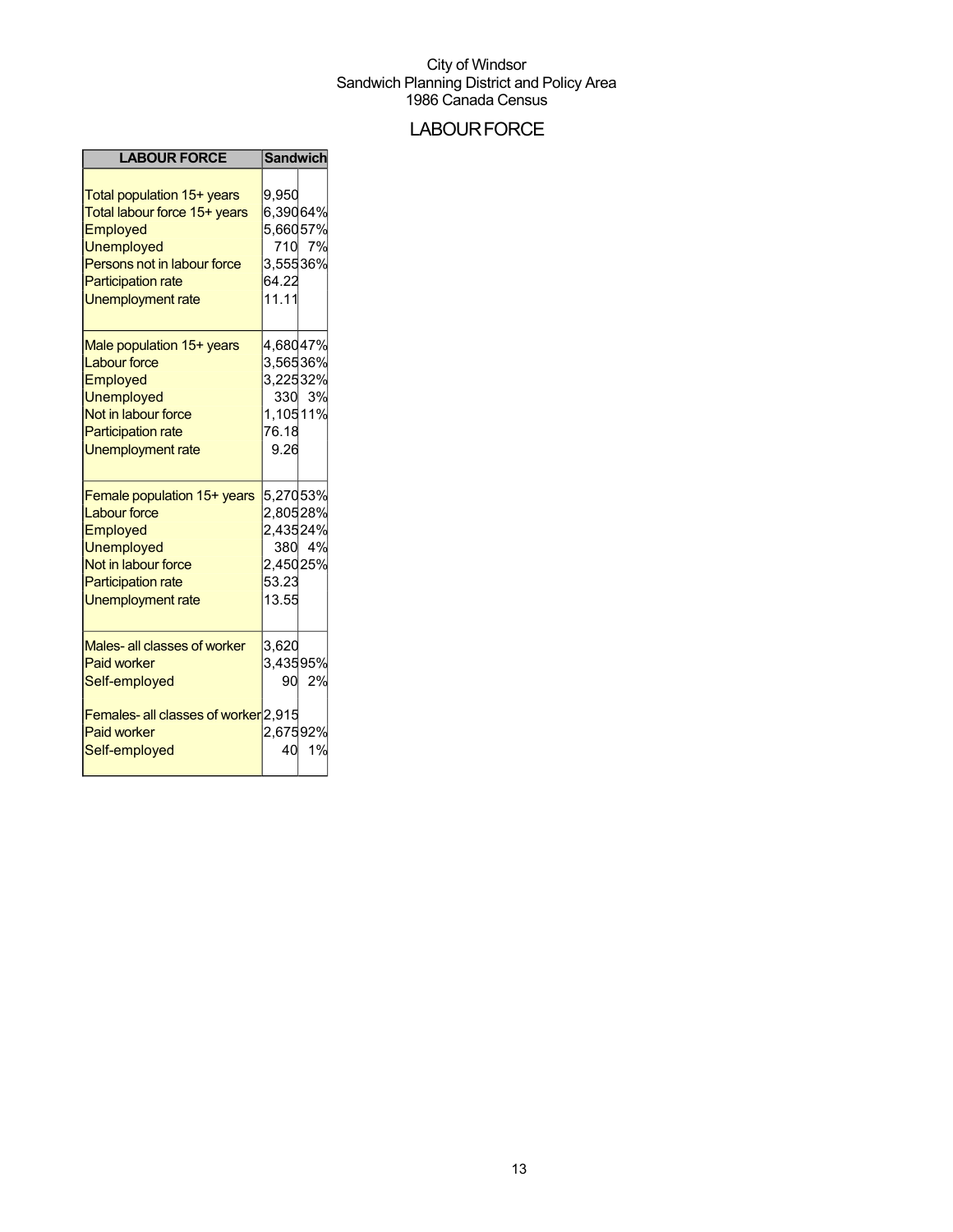## INDUSTRY/OCCUPATION

| INDUSTRY/OCCUPATION Sandwich                                                                                                                                                                                                                                                                                                                                                                                                                                                                                           |                                                                                                        |                                                                                                                  |
|------------------------------------------------------------------------------------------------------------------------------------------------------------------------------------------------------------------------------------------------------------------------------------------------------------------------------------------------------------------------------------------------------------------------------------------------------------------------------------------------------------------------|--------------------------------------------------------------------------------------------------------|------------------------------------------------------------------------------------------------------------------|
| perienced labour force                                                                                                                                                                                                                                                                                                                                                                                                                                                                                                 |                                                                                                        |                                                                                                                  |
| By Industry: (% Base)                                                                                                                                                                                                                                                                                                                                                                                                                                                                                                  | 6,225                                                                                                  |                                                                                                                  |
| <b>Agricultural &amp; rel.services</b><br>Other primary industries<br>Manufacturing<br>Construction<br><b>Transportation &amp; storage</b><br>Communication & oth. utility<br><b>Wholesale trade</b><br><b>Retail trade</b><br>Finance and insurance<br>Real estate & insur. agents<br><b>Business service</b><br>Government service<br><b>Educational service</b><br><b>Health &amp; social service</b><br>Accommodation, food, beverag<br>Other service industries                                                   | 10<br>40<br>1,74028%<br>205<br>240<br>70<br>175<br>170<br>70<br>195<br>480<br>395                      | 0%<br>1%<br>3%<br>4%<br>1%<br>3%<br>805 13%<br>3%<br>1%<br>3%<br>275 4%<br>8%<br>725 12%<br>620 10%<br>6%        |
| <b>Experienced labour force</b><br>by occupation: (% Base)                                                                                                                                                                                                                                                                                                                                                                                                                                                             | 6,225                                                                                                  |                                                                                                                  |
| Managerial, administrative<br>Nat. science, eng. & math.<br>Soc. sc., religion & artist.<br><b>Teaching &amp; related</b><br><b>Medicine &amp; health</b><br><b>Clerical &amp; related</b><br><b>Sales</b><br>Service<br><b>Farming &amp; horticultural</b><br>Other primary industries<br>Processing<br>Machining & related<br>Prod. fabric./assemb./repair<br><b>Construction trades</b><br>Transport equipmnt. operat.<br>Material handling & related<br>Oth. crafts & equip. operat.<br>Occupations not classified | 375<br>175<br>195<br>265<br>330<br>540<br>1,18519%<br>65<br>25<br>170<br>365<br>190<br>95<br>75<br>170 | 6%<br>3%<br>3%<br>4%<br>5%<br>900 14%<br>9%<br>1%<br>0%<br>3%<br>6%<br>895 14%<br>3%<br>230 4%<br>2%<br>1%<br>3% |